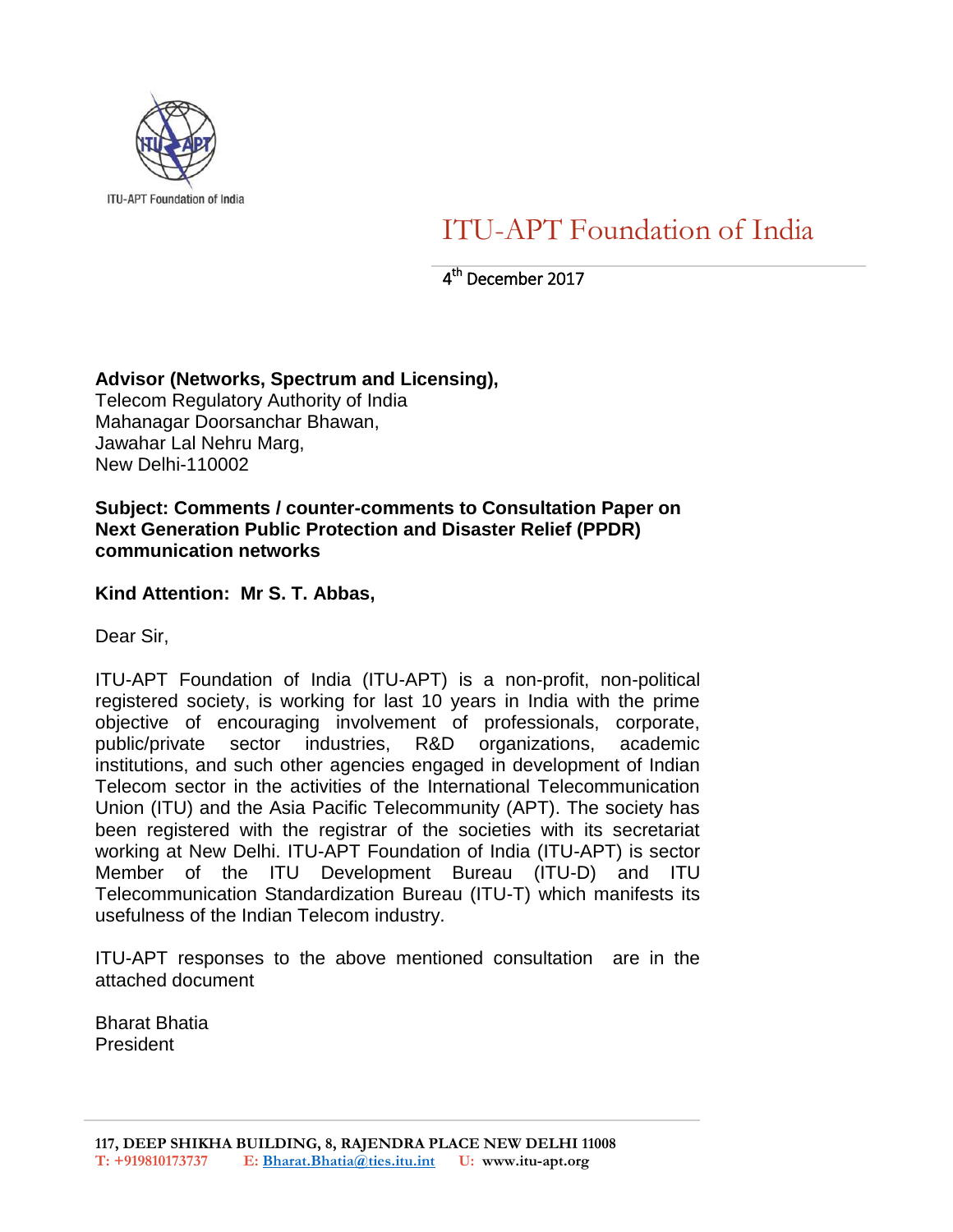## **ITU-APT response to Consultation Paper on Next Generation Public Protection and Disaster Relief (PPDR) communication networks**

**Q1: Do you consider the existing fragmented model of PPDR communication network in the country adequate to meet the present day challenges? If not, what are the deficiencies in the existing model of PPDR?**

# **Our Response**

The present inadequate and deficient PPDR network is the result of following challenges:

- Limited budget with state police agencies to roll out state of the art digital voice network based on mission critical technologies such as TETRA or P25.
- Extremely high administrative spectrum and license fees for captive users– almost 10 times the license fees in developed countries (typical spectrum fees for one pair of PPDR frequencies in many countries is between \$100 to \$400 as compared to \$1000- \$4000 in India)
- Long time frame for getting necessary DOT licenses minimum 9 months to an average12-18 months to get a CMRTS and spectrum license.

Further, the PPDR networks in the country are still evolving from analogue to Digital trunking and many cities still have only analogue conventional or trunking networks. Even those radio networks have limited spectrum and the number of wireless sets per population is also the lowest in the world. The main challenge is the funding and the high spectrum charges. This directly impacts the safety of the public as well as women safety. Please see our response to question 9 for more details on this issue

**Q2: In the various models described in para 2.11-2.15, in your opinion which of the model (dedicated, commercial, hybrid) will be more suitable for Indian conditions? or Is there any other alternate model which would be more suitable for Indian telecom environment? Please provide rationale for the suggested model.** 

## **Our Response**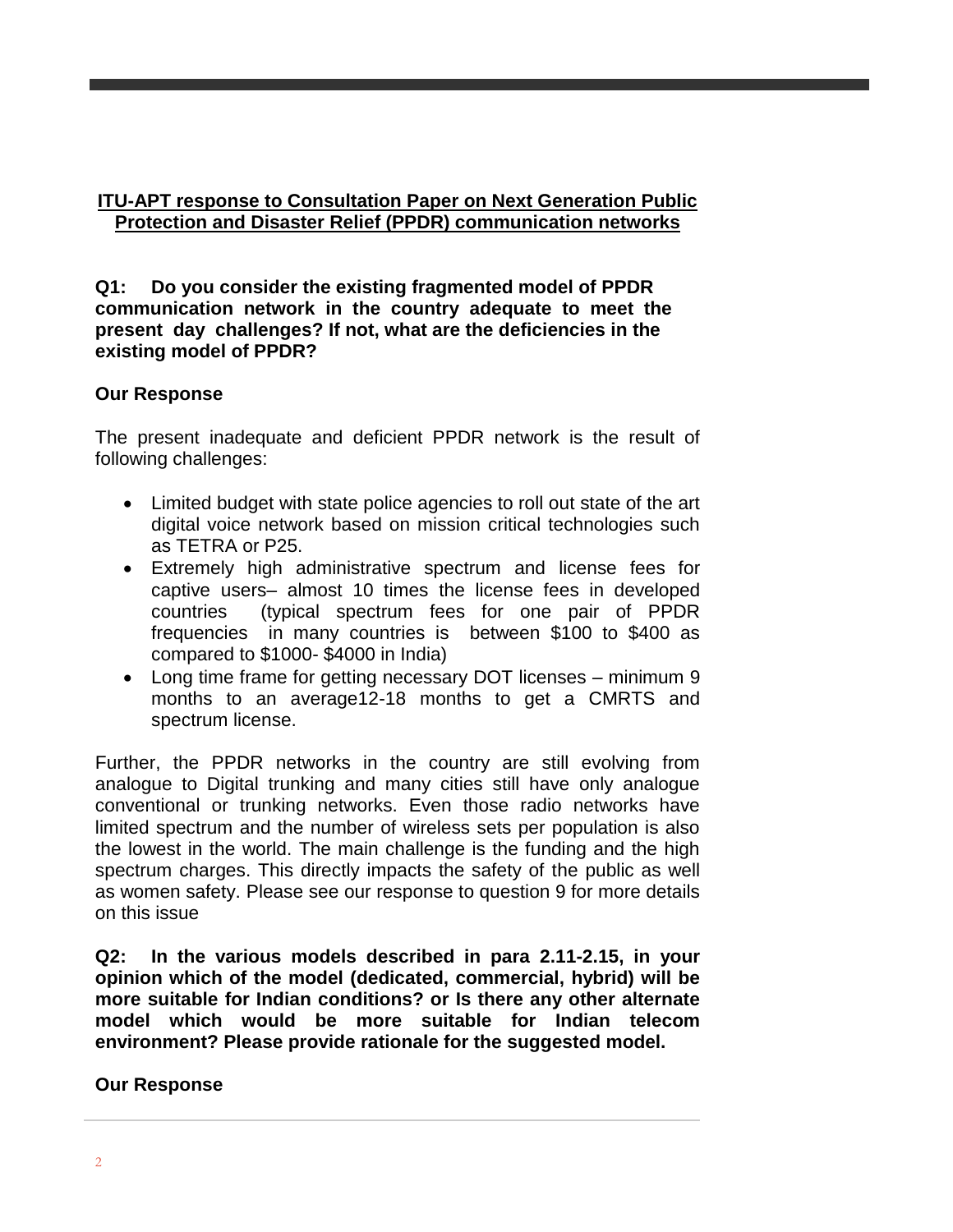In order to consider the deployment models, it is essential to understand the differences between the commercial approach and the dedicated approach: ITU Reports ITU-R M.2377 and M.2291 provide advantages and disadvantages of various options for network rollout.

|                                        | <b>Commercial model</b>                                       | Dedicated PPDR model                                                                              |  |  |
|----------------------------------------|---------------------------------------------------------------|---------------------------------------------------------------------------------------------------|--|--|
| <b>Business objective</b>              | Revenue growth                                                | Protect life and property                                                                         |  |  |
| Capacity design                        | For "typical day"                                             | For "worst day"                                                                                   |  |  |
| Coverage design                        | Based on population<br>density                                | Based on full geographic<br>coverage                                                              |  |  |
| <b>Legal Liability</b>                 | Commercial<br>Operator is subject to<br>legal liability       | Rests with<br>the<br><b>PPDR</b><br>agency                                                        |  |  |
| Communications<br>design               | One-to-one<br>communications                                  | off-<br>One-to-many and<br>network communications                                                 |  |  |
| Broadband<br>data<br>need              | Centralized<br>Internet<br>Heavy<br>Access and<br>Download    | Distributed Access (Traffic<br>is locally generated, logged<br>and consumed with heavy<br>upload) |  |  |
| Network resiliency                     | <b>Commercial Grade</b>                                       | <b>Mission Critical Hardening</b>                                                                 |  |  |
| Service<br>priority<br>differentiation | Device or application<br>only                                 | Dynamic Priority based on<br>Incident Type<br>and<br>User<br>Role                                 |  |  |
| Security<br>Considerations             | Controlled<br>Carrier<br>Device<br><b>Authentication Only</b> | Federated Agency-Based<br>Identity Mgt. User- based<br>Authentication                             |  |  |

PPDR agencies need dedicated networks for various reasons mentioned above. However, it may not be economically viable to have both voice and data networks on nationwide basis. We therefore recommend a hybrid model for the country as below:

a. The first priority should be to set up next generation (NG) mission critical voice networks in each district HQ as well as each metro city. These Trunk radio networks should be linked to dispatch control centers in each metro/ mega city and district Hq. The wireless network should cover the entire metro/district and the call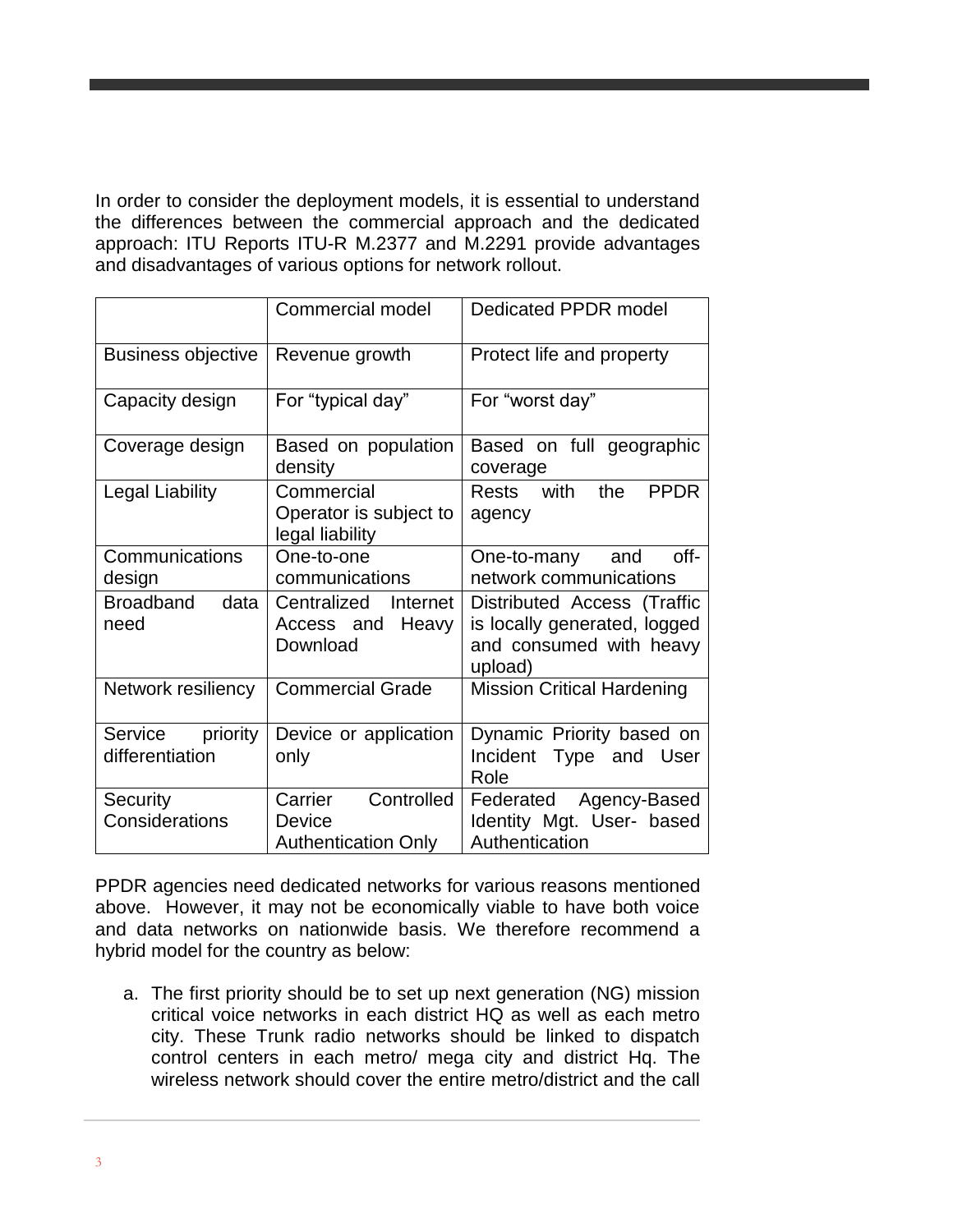center needs to outsourced (for example see ESTA in Victoria, Australia - <https://www.esta.vic.gov.au/background> ).

- b. Dedicated broadband Network in each metro/major cities where the Mobile Broadband Network is owned and operated by the PPDR Agencies themselves.
- c. For areas outside the metro/major cities, mobile broadband services based on the common network infrastructure that is shared between PPDR and Commercial network subscribers. In this type of model the mobile broadband services to PPDR agencies are differentiated using user access barring, special QoS, on demand resource reservation, dedicated applications etc. Also this model can be based on various type of Mobile Virtual Network Operator (MVNO) architecture.
- d. For some of these areas, broadband PPDR services on LTE can also be implemented as an OTT (Over - The – Top) application over existing mobile operators network. This kind of arrangements can also be used in some bigger cities as an initial rollout to familiarize and train PPDR agencies officials.

The above proposals are in line with what is happening in most advanced countries are moving towards a two network approach: one for mission critical voice communications – one primary police network and the 2<sup>nd</sup> a broad band data network to support video data and high speed internet access. To the extent economically possible this network should also be mission critical. For example see the approach adopted by USA for setting up the Firstnet - FirstNet is the national public safety network in USA, helping law enforcement, firefighters and EMS save lives and protect communities across the United States. [\(https://www.firstnet.gov/network/lmr](https://www.firstnet.gov/network/lmr) ). t

#### **Q 3. Should PSUs be earmarked for providing nationwide broadband PPDR communication network? Please justify your answer.**

## **Our Response**

In areas outside the metro/major cities, Commercial or hybrid model for broadband data network as discussed above can be built by leveraging the vast infrastructure and presence built by State owned TSPs viz. BSNL and MTNL since these PSUs have network resources across the length and breadth of the nation. Such an approach which could help in minimizing the rollout of the PPDR network and reduce overall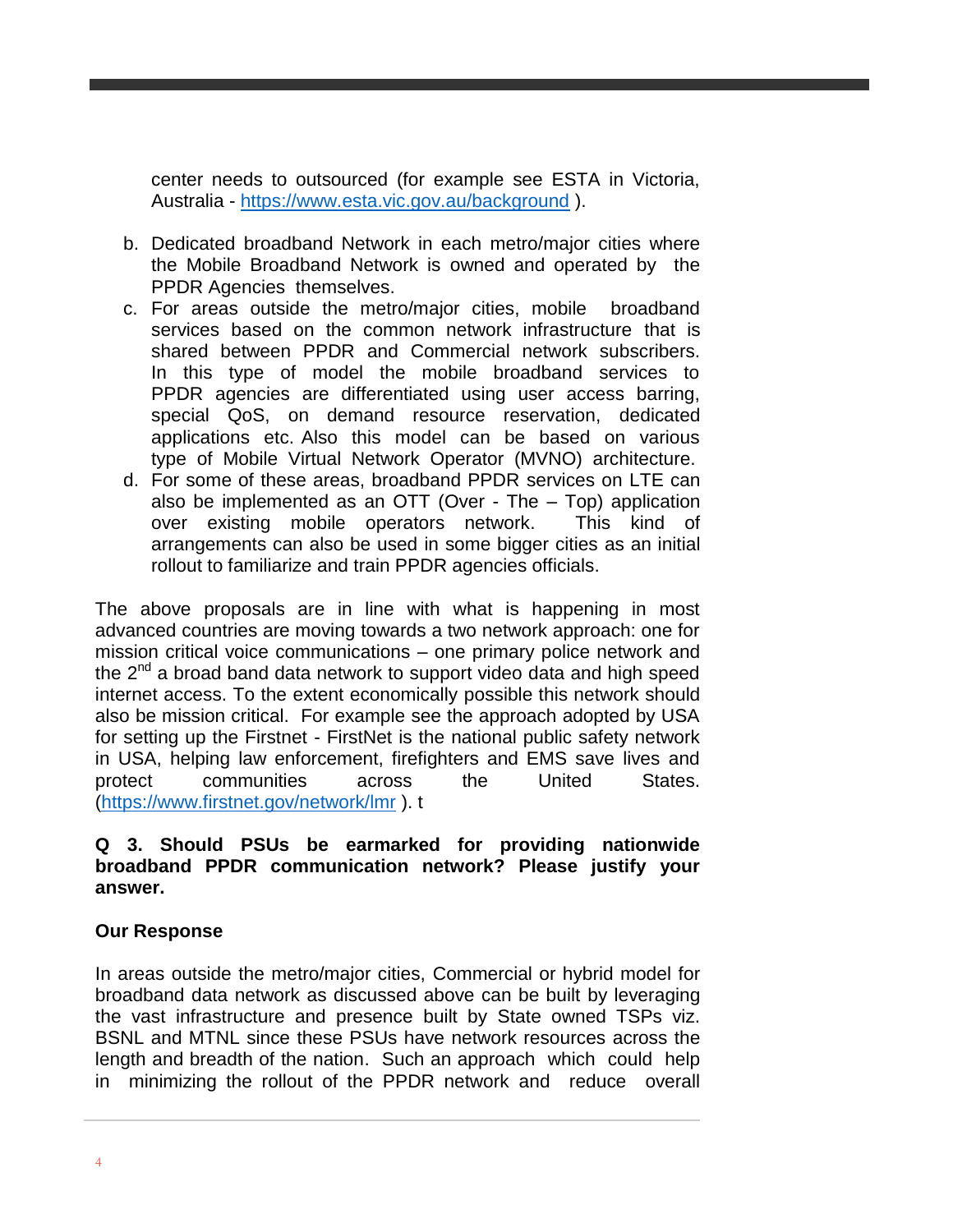deployment, operation and maintenance cost by leveraging the existing infrastructure and assets. In these cases the PSU operators and the PPDR agencies may enter into stringent SLAs for operation and maintenance of such networks. The optical fiber network of BharatNet and Polenet can also play a vital role in providing back haul connectivity.

**Q 4. Will it be technically feasible and beneficial to permit PPDR trunking service roaming on public telecom networks? If yes, what challenges do you foresee in implementation of such an arrangement? Please justify your answer.**

#### **Our Response**

PPDR trunking services are being implemented in many states as captive networks. Both TETRA and P25 technologies permit PSTN connectivity. However there are licensing issues involved. Further, 3GPP is currently working on standards for mission critical interoperability between trunking networks and PPDR LTE networks. Interoperability between trunking radios and PPDR LTE networks is extremely useful for senior officers of the PPDR agencies to reach out to the talk groups managing various PPDR activities. For this the best solution will be top abolish the requirement of CMRTS license for PPDR networks. This will fully facilitate the interoperability of PPDR networks.

#### **Question no. 5: Can frequency bands be identified exclusively for public protection and disaster relief? What are the candidate bands for PPDR operations in India?**

## **Our Response**

We recommend

- a. Reserving 350-370 MHz and 380-400 MHz for PPDR digital trunking on a nationwide basis. In addition parts of 1338-174 MHz VHF should be made available for PPDR agencies on availability basis.
- b. 10+10 MHz in 700 (703-748/758-803 MHz) or 814-824/859-869 MHz as dedicated nation wide spectrum for PPDR LTE network. Based on this dedicated spectrum, it should be possible for the PPDR agencies to negotiate a dedicated LTE infrastructure for major cities by monetizing the spectrum resource outside these cities. This kind of hybrid model is best suited for India.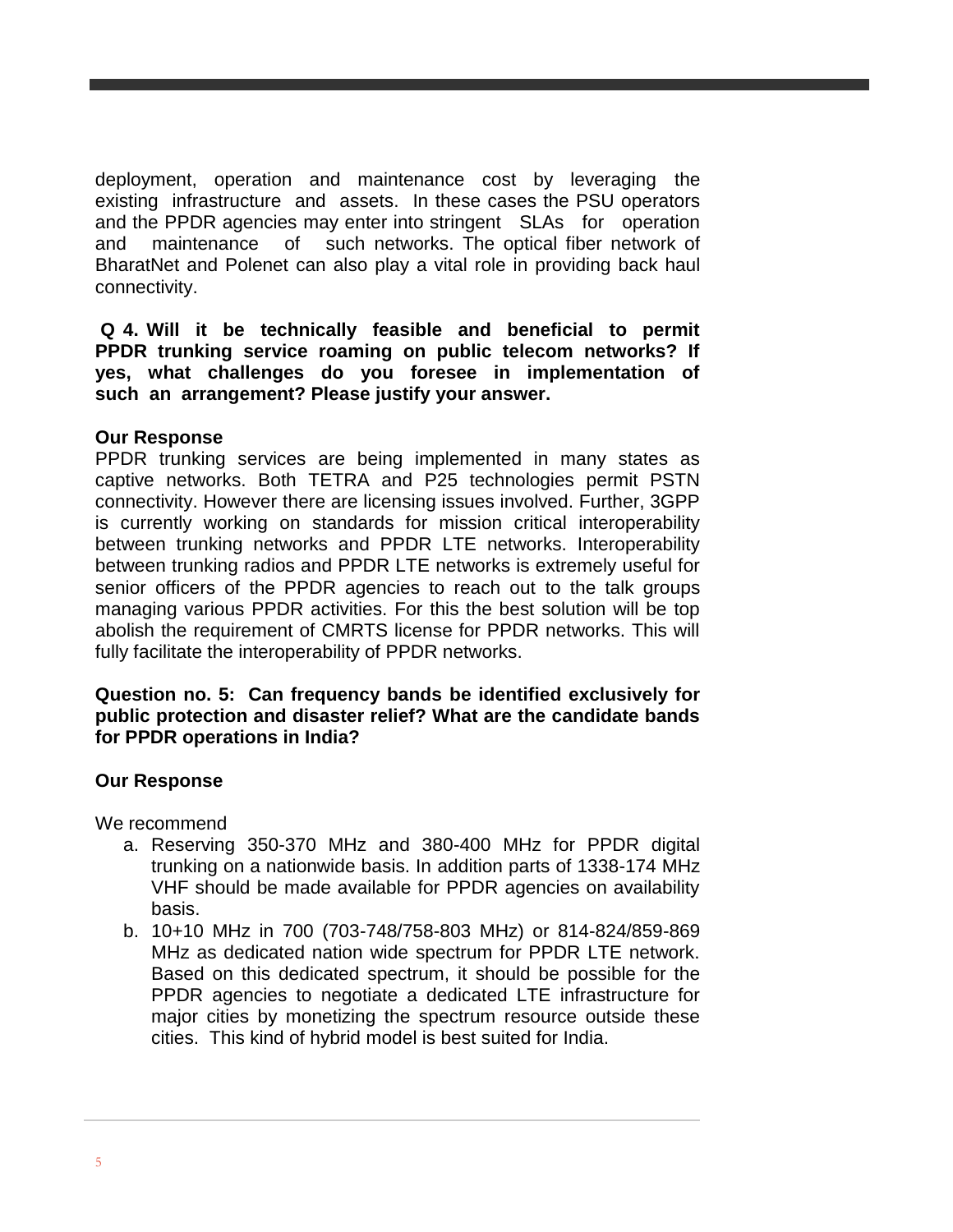**Q 6. If wideband/broadband PPDR is to be implemented in India, what quantum of spectrum will be needed for such solution for PPDR?** 

#### **Our Response**

Various studies around the world have indicated 10+10 MHz is necessary for broadband PPDR. Please refer to various studies indicated in Report ITU-R M.PPDR-spectrum. [\(M.2377\)](http://www.itu.int/pub/publications.aspx?lang=en&parent=R-REP-M.2377-2015)

**Q 7. What is the cost and benefits tradeoff envisaged for public protection and disaster relief viz - a - viz commercial value of spectrum?** 

#### **Our Response**

Studies conducted by **Hong Kong University**<sup>1</sup> as indicated that the societal benefits of allocating 10 + 10 MHz of spectrum for PPDR are far in excess of the value of the spectrum. Although, there is no study for India, studies for other countries provide the details as below:

| <b>Country</b>     | <b>Opportunity cost</b><br>(20 MHz) | <b>Annual losses</b><br>per capita |  |  |
|--------------------|-------------------------------------|------------------------------------|--|--|
| <b>Australia</b>   | \$33                                | \$299                              |  |  |
| China              | \$9                                 | \$54                               |  |  |
| <b>Indonesia</b>   | \$2                                 | \$505                              |  |  |
| <b>Malaysia</b>    | \$6                                 | \$269                              |  |  |
| <b>New Zealand</b> | \$20                                | \$280                              |  |  |
| <b>Singapore</b>   | \$19                                | \$36                               |  |  |
| <b>South Korea</b> | \$13                                | \$182                              |  |  |

<sup>1</sup> [http://trpc.biz/wp-content/uploads/PPDR-\\_Report\\_June-2013\\_FINAL.pdf](http://trpc.biz/wp-content/uploads/PPDR-_Report_June-2013_FINAL.pdf)

 $\overline{a}$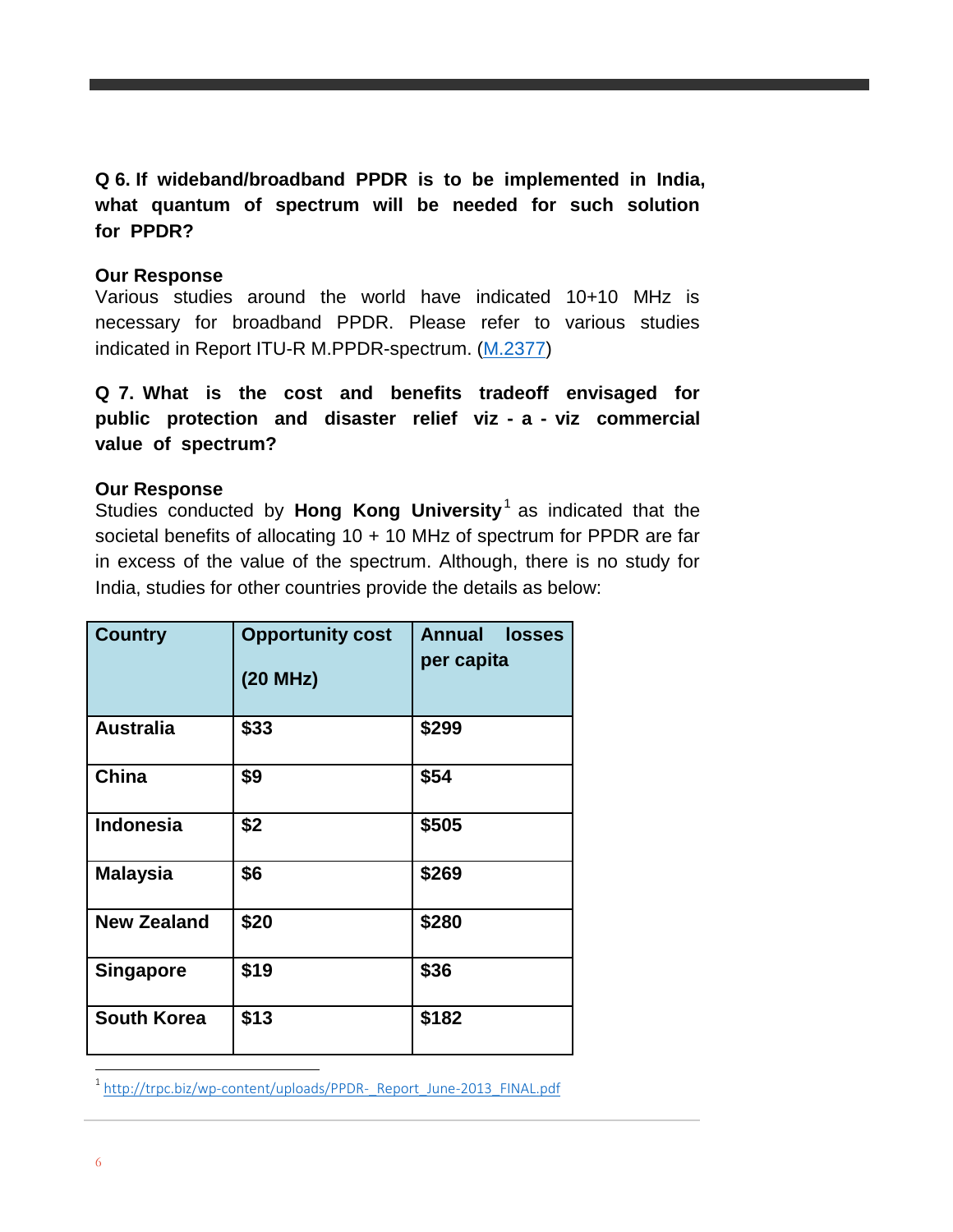| <b>Thailand</b> | e-<br>ъ. | \$345 |
|-----------------|----------|-------|
|                 |          |       |

Similar benefits have been documented in many other studies around the world. A report by **London school of Economics<sup>2</sup>** extends the research originally undertaken to estimate the socioeconomic benefits for the use of enhanced mobile broadband by public protection and disaster relief (PPDR) agencies for the November 2013 report, Socioeconomic Value of Mission Critical Mobile Applications for Public Safety in the UK: 2x10MHz in 700MHz , into 10 European Countries. The same methodology underpins both reports, but the lacuna in available data has required the extrapolation of some UK ratios and metrics to bridge these. The socioeconomic benefit estimation accruing from intervention-driven changes in policing and other emergency services focuses on four major areas of socioeconomic contribution arising from enhanced use of mobile broadband in 2x10MHz in 700MHz

# **Q 8. Do you suggest any other workable option that can be adopted?**

## **Our Response**

Other option is to have a nationwide broadband PPDR network owned and operated by the Government on the lines of what is being done in South Korea Israel and some middle east countries. However, the costs associated with such an approach are enormous.

# **Q9. Please give your comments on any related matter not covered in this consultation paper.**

# **Our Response**

Captive Mobile Radio Trunking (CMRTS) networks are extensively used by State / City Police, Public Sectors, Utilities, Metros, Airports, Refineries, Steel Plants etc for their captive communications needs.

 2 <http://www.lse.ac.uk/businessAndConsultancy/LSEEnterprise/pdf/tetraReport.pdf>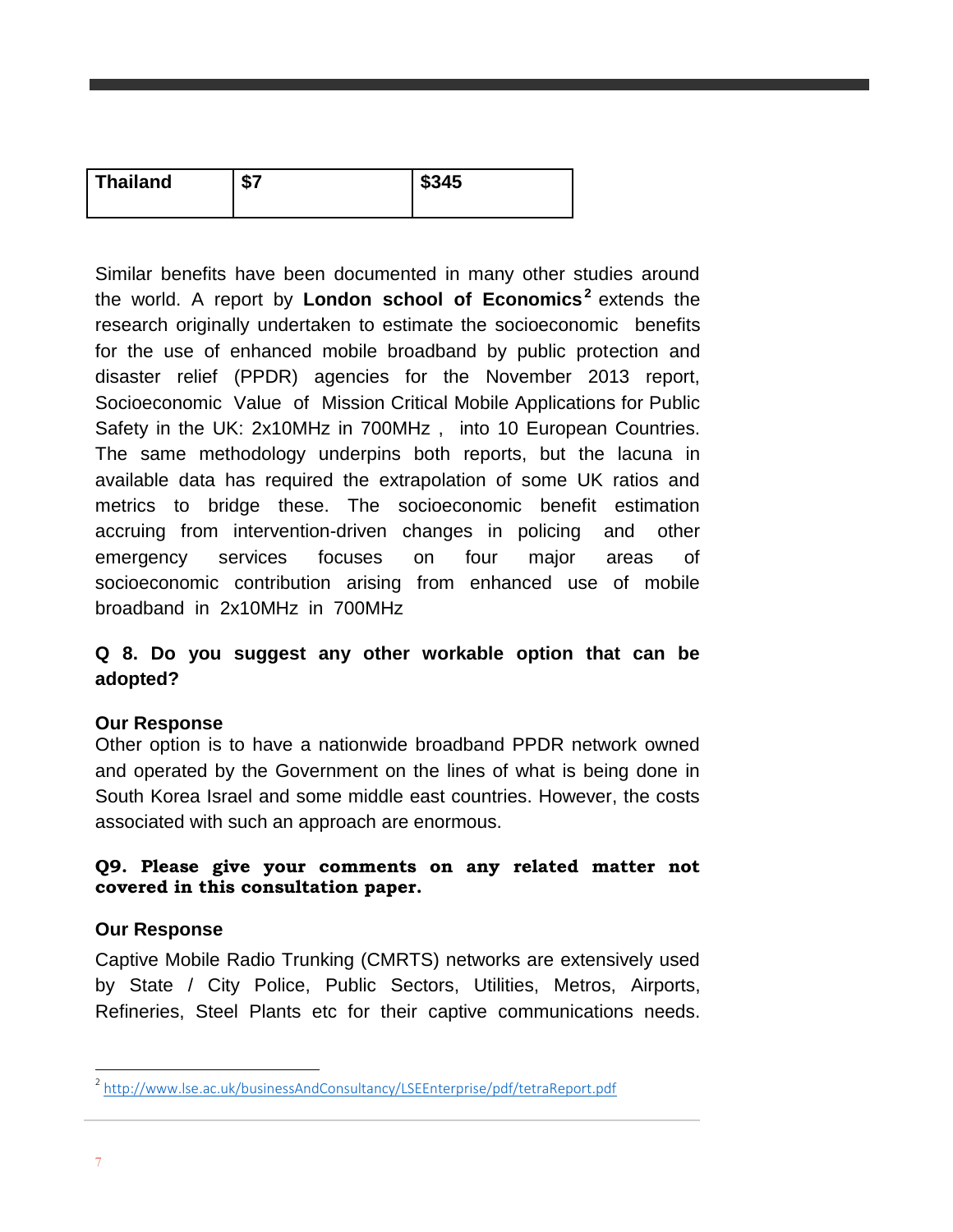CMRTS Licensing needs a lot of improvement in terms of ease of doing business.

**9.1 Application for CMRTS agreement and Signing of CMRTS agreement:** This is still a manual process and handled by CS section of DoT. The current application process for license/spectrum is quite lengthy, iterative and complex without any fixed timelines for completion of each task. There are spectrum/license cases pending for more than a year. We would like to recommend that the process should be reviewed and optimized with a fixed 'hard stop' timeline defined for completion of each task and the overall application process.

The present system for licensing of a wireless communications system for the state police typically takes more than 9 months to 18 months and involves the following sequential steps:

|                                                                                                    |                                                                                                                                                                                                         | <b>Typical time required in</b><br><b>Days/weeks</b> |                     |                          |
|----------------------------------------------------------------------------------------------------|---------------------------------------------------------------------------------------------------------------------------------------------------------------------------------------------------------|------------------------------------------------------|---------------------|--------------------------|
| <b>Activity</b>                                                                                    | <b>Remarks</b>                                                                                                                                                                                          | <b>Minimum</b>                                       | <b>Typical</b>      | <b>Max</b>               |
| <b>State Police</b><br>Application to<br>DoT for<br><b>CMRTS</b><br>License<br><b>DOT</b> collects | Sometimes lot of iterations are<br>required at this step since DoT ask<br>for documents which are very<br>difficult for PPDR agencies to<br>provide and are totally irrelevant for<br>Police customers. | 2 weeks                                              | $4$ to $6$<br>weeks | 12 <sup>2</sup><br>weeks |
| "No Dues" from<br>5 Groups of<br><b>WPC</b>                                                        | <b>Parellel Activity</b>                                                                                                                                                                                | 8-12 weeks                                           | $12 - 14$<br>weeks  | $14 - 16$<br>weeks       |
| <b>DOT</b> collects<br>Comments/<br>Frequency<br>approval from 5<br>Groups of<br><b>WPC</b>        | <b>Parellel Activity</b>                                                                                                                                                                                | 8-12 weeks                                           | $12 - 14$<br>weeks  | 14-16<br>weeks           |
| DOT seeks<br><b>TEC Approval</b>                                                                   | <b>Parellel Activity</b>                                                                                                                                                                                | 8-12 weeks                                           | $12 - 14$<br>weeks  | $14 - 16$<br>weeks       |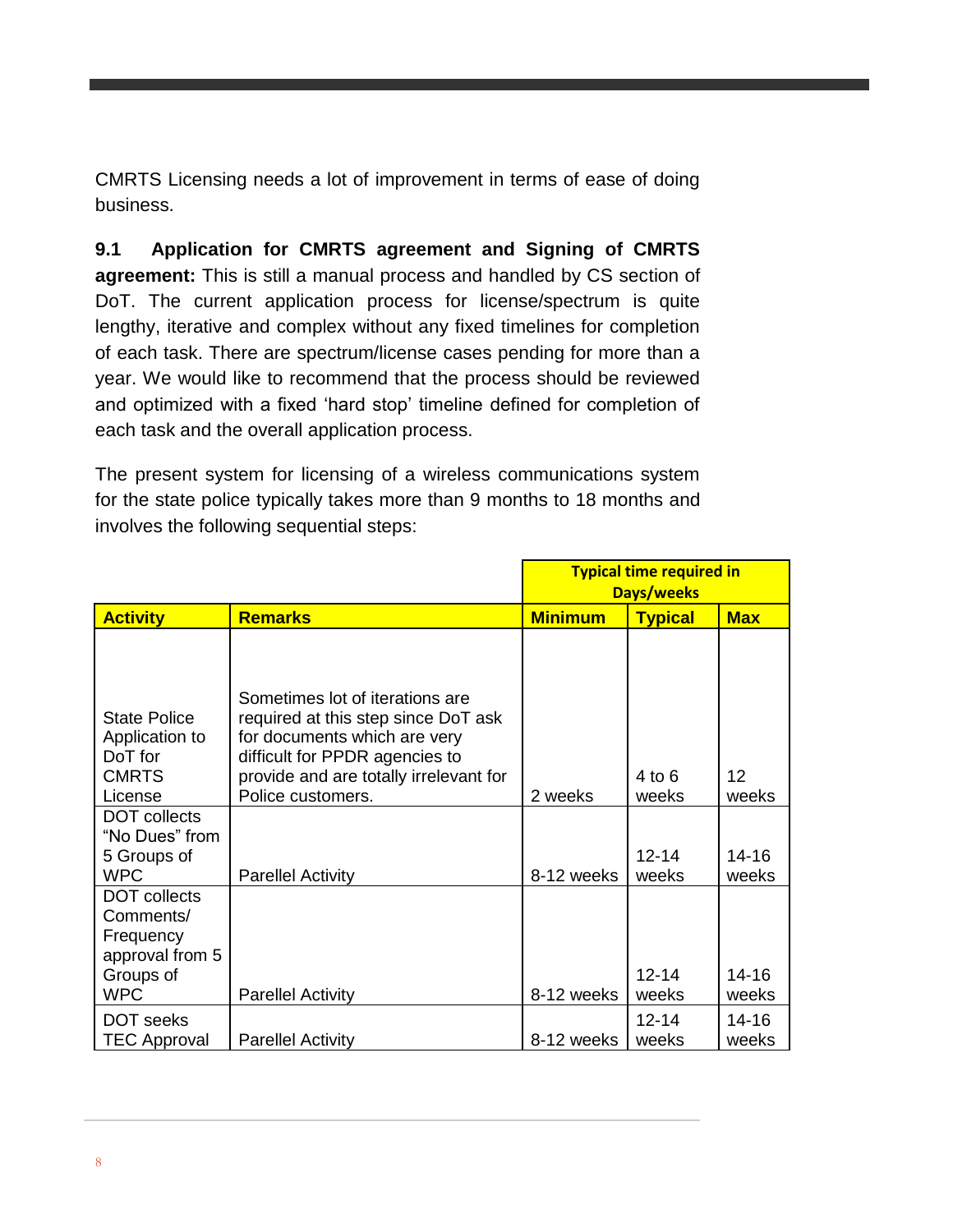| DOT puts up              |           |                  |                 |
|--------------------------|-----------|------------------|-----------------|
| for approval             |           |                  |                 |
| from Minister of         |           |                  |                 |
| Communication            |           | $8 - 12$         | 12 <sup>2</sup> |
| (MoC)                    | 6-8 Weeks | weeks            | weeks           |
| DoT issues a             |           |                  |                 |
| Letter of Intent         |           |                  |                 |
| and invites the          |           |                  |                 |
| police to                |           |                  |                 |
| pay fees /               |           |                  |                 |
| provide BG and           |           |                  |                 |
| sign the                 |           |                  |                 |
| <b>CMRTS</b>             |           | $4 - 6$          | $6 - 8$         |
| Agreement                | 4-6 weeks | weeks            | weeks           |
| <b>State Police</b>      |           |                  |                 |
| makes an                 |           |                  |                 |
| Application to           |           |                  |                 |
| WPC for                  |           |                  |                 |
| spectrum                 |           | $1 - 2$          | $1 - 2$         |
| license                  | 1-2 weeks | weeks            | weeks           |
| <b>WPC</b> considers     |           |                  |                 |
| the application          |           |                  |                 |
| and if satisfied         |           |                  |                 |
| issues an                |           |                  |                 |
| agreement in             |           |                  |                 |
| principle and a          |           | $4 - 6$          | $6 - 8$         |
| Demand letter            | 3-4 weeks | weeks            | weeks           |
| <b>State Police</b>      |           |                  |                 |
| makes                    |           |                  |                 |
| spectrum fees            |           |                  |                 |
|                          |           |                  | $\overline{4}$  |
| Payment to<br><b>WPC</b> | 2 weeks   |                  |                 |
| <b>WPC</b> issues        |           | 3 weeks          | weeks           |
| DL to state              |           |                  |                 |
|                          |           |                  |                 |
| police                   |           |                  |                 |
| (Decision                |           | $2 - 3$<br>weeks | 4<br>weeks      |
| Letter)                  | 1 week    |                  |                 |
| Based on the             |           |                  |                 |
| DL, the                  |           |                  |                 |
| equipment                |           |                  |                 |
| vendor make              |           |                  |                 |
| an application           |           |                  |                 |
| for Import               |           |                  |                 |
| License to               |           |                  |                 |
| WPC regional             |           |                  | 1               |
| office                   | 1 week    | 1 week           | week            |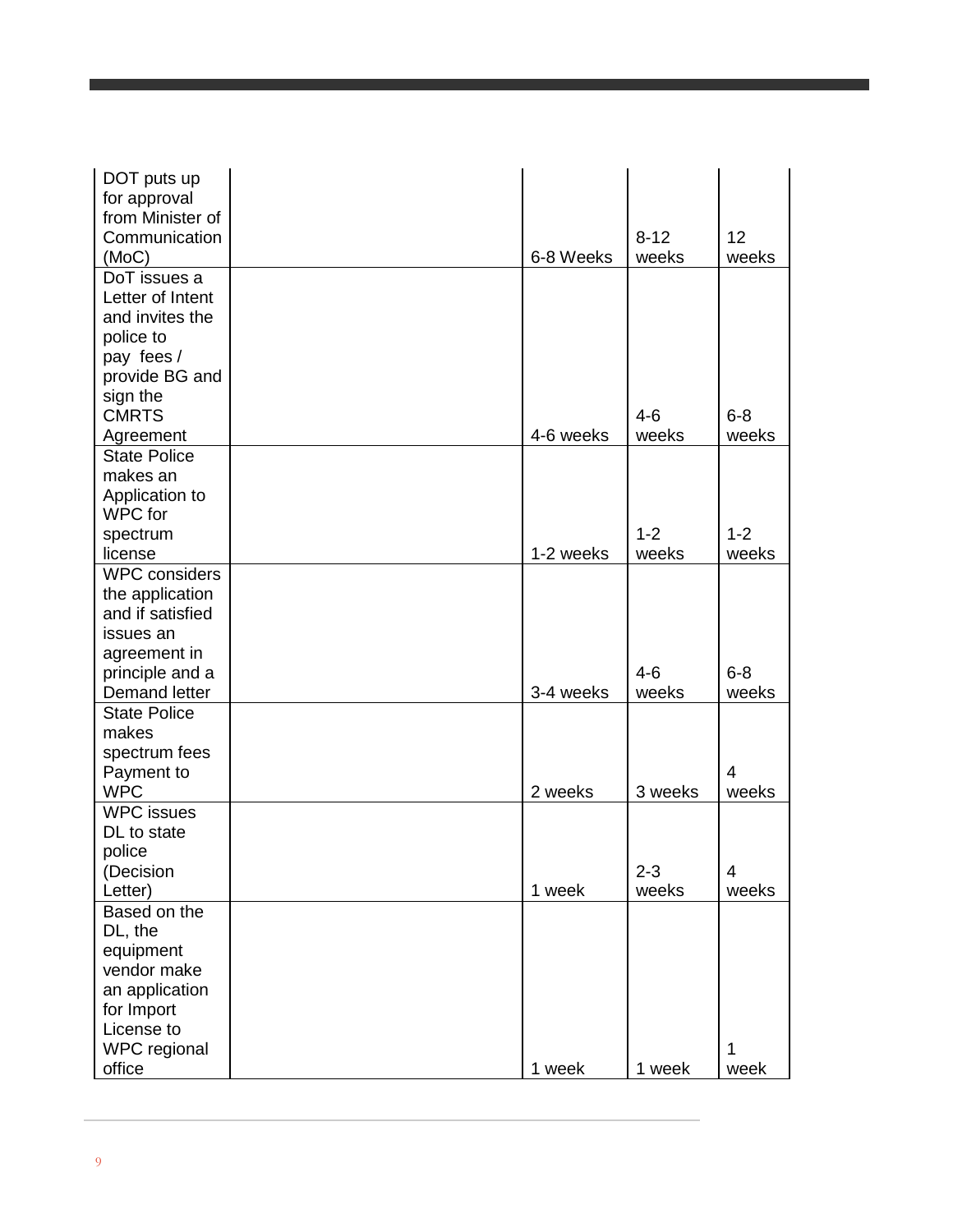| WPC RO<br>issues Import |          | $1 - 2$        | 3          |
|-------------------------|----------|----------------|------------|
| license                 | week     | weeks          | weeks      |
|                         |          |                | 70         |
|                         | 37 Weeks | 55 weeks       | weeks-     |
|                         | Min      | <u>Tvpical</u> | <b>Max</b> |

This process takes a minimum of 9 months

# **Recommendations:**

Spectrum allotment and licensing of PPDR networks should be simplified so that the process is competed with a month or two**.**

**9.2 High Spectrum Allocation charges:** Currently, PPDR agencies have to pay huge amount of money towards license/spectrum charges for deploying a two-way captive radio system. These charges are based on last revision done in 2012, since then, Mobile tariffs have been reviewed & reduced many a times but Captive allocation charges for Two way radios are not reduced since 2012 which are very high in comparison. The two-way captive radio networks deployed by PPDR agencies are non-revenue generating networks deployed for security, safety, emergency services & disaster management for the citizens and protecting national infrastructure. As such there is no case of spectrum exploitation by such users/networks. Such huge payments for license at the start and on recurring basis, affects the budget planning for PPDR organizations and restrains them from expanding / upgrading their communication systems.

Since state PPDR organizations fall under State government, appropriate policy structure should be devised by DoT rather than using the conventional charging philosophy adopted for private wireless networks resulting in huge payments to be made by police agencies.

Providing for the public's safety is ultimately the responsibility of the government – both state governments and the union Government and